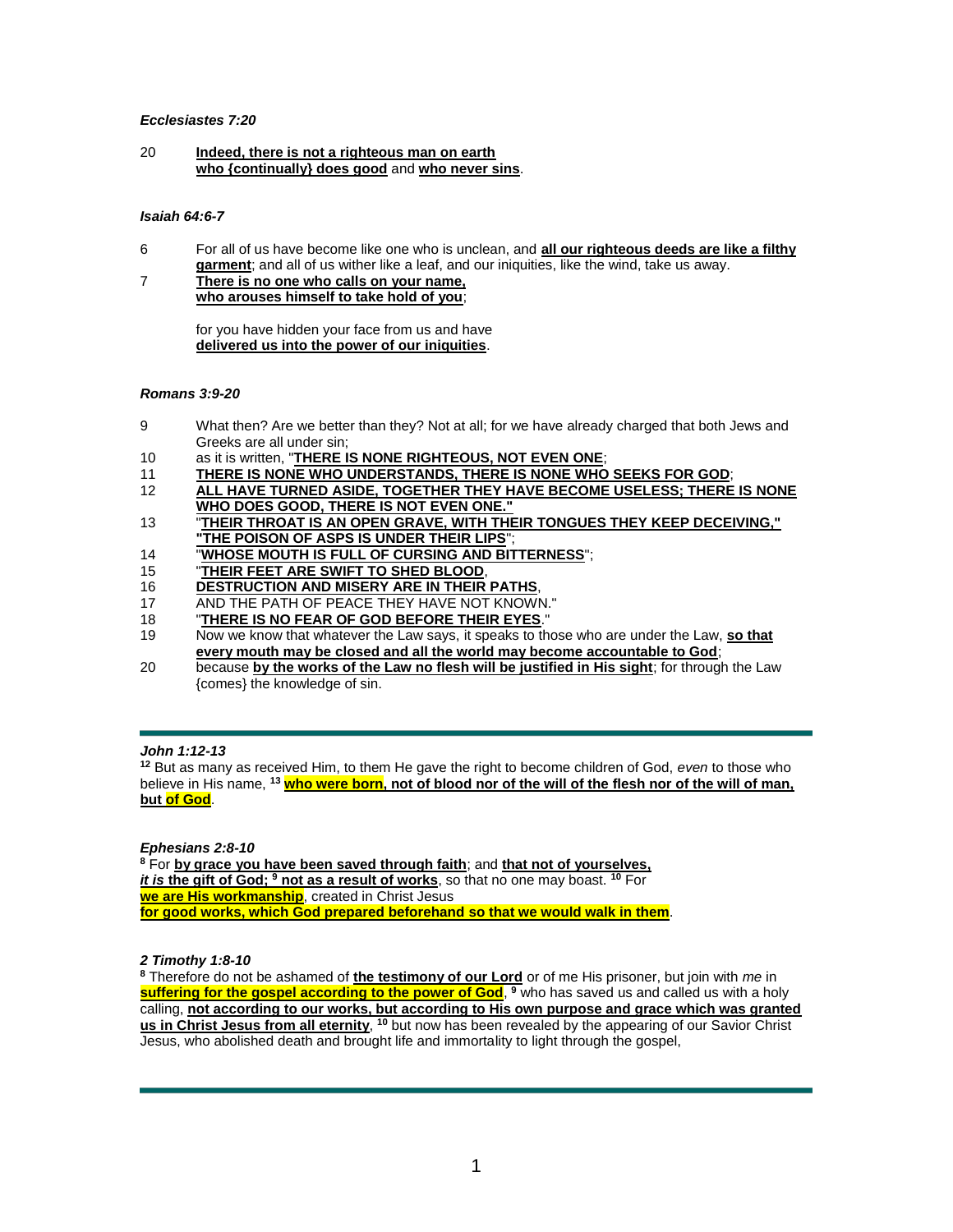### *Romans 3:21-30*

<sup>21</sup> But now apart from the Law *the* righteousness of God has been manifested, being witnessed by the Law and the Prophets, <sup>22</sup> even *the* **righteousness of God through faith in Jesus Christ for all those who believe**; for there is no distinction; <sup>23</sup> for all have sinned and fall short of the glory of God, <sup>24</sup> being justified **as a gift by His grace through the redemption which is in Christ Jesus; <sup>25</sup> whom God displayed publicly as a propitiation in His blood through faith**. *This was* to **demonstrate His righteousness, because in the forbearance of God He passed over the sins previously committed**; <sup>26</sup> for **the demonstration,** *I say,* **of His righteousness at the present time**, so that **He would be just and the justifier of the one who has faith in Jesus**. <sup>27</sup> Where then is boasting? It is excluded. By what kind of law? **Of works? No, but by a law of faith**. <sup>28</sup> For we maintain that **a man is justified by faith apart from works** of the Law. <sup>29</sup> Or is God *the God* of Jews only? Is He not *the God* of Gentiles also? Yes, of Gentiles also,  $\frac{30}{30}$  since indeed God who will justify the circumcised by faith and the uncircumcised through faith is one.

### *Revelation 20:11-15*

 $11$  Then I saw a great white throne and Him who sat upon it,

**from whose presence earth and heaven fled away, and no place was found for them. <sup>12</sup> And I saw the** dead, the great and the small, standing before the throne, and

**books were opened; and another book was opened, which is** *the book* **of life**; and

**the dead were judged from the things which were written in the books, according to their deeds**.  $\frac{13}{13}$  And the sea gave up the dead which were in it, and death and Hades gave up the dead which were in them; and they were judged, every one *of them* according to their deeds. <sup>14</sup> Then death and Hades were thrown into the lake of fire. This is the second death, the lake of fire. <sup>15</sup> And **if anyone's name was not found written in the book of life, he was thrown into the lake of fire**.

# *Romans 14:1-23*

**<sup>1</sup>Now accept the one who is weak in faith,** *but* **not for** *the purpose of* **passing judgment on his opinions.** <sup>2</sup>One person has faith that he may eat all things, but he who is weak eats vegetables *only.* <sup>3</sup>The one who eats is not to regard with contempt the one who does not eat, and the one who does not eat is not to judge the one who eats, for **God has accepted him**. **<sup>4</sup>Who are you to judge the servant of another? To his own master he stands or falls; and he will stand, for the Lord is able to make him stand**.

<sup>5</sup>One person regards one day above another, another regards every day *alike.* Each person must be fully convinced in his own mind.  $6$  He who observes the day, observes it for the Lord, and he who eats, does so for the Lord, for he gives thanks to God; and he who eats not, for the Lord he does not eat, and gives thanks to God. 7 For not one of us lives for himself, and not one dies for himself; 8 for if we live, we live for the Lord, or if we die, we die for the Lord; therefore whether we live or die, <mark>we are the Lord's</mark>. <sup>9</sup> For to this end Christ died and lived again, that He might be Lord both of the dead and of the living. <sup>10</sup> But you, why do you **judge your brother? Or you again, why do you regard your brother with contempt? For we will all stand before the judgment seat of God**. <sup>11</sup> For it is written, "AS I LIVE, SAYS THE LORD, EVERY KNEE SHALL BOW TO ME, AND EVERY TONGUE SHALL GIVE PRAISE TO GOD."

<sup>12</sup> So then each one of us will give an account of himself to God. <sup>13</sup> Therefore let us not judge one another anymore, but rather determine this—not to put an obstacle or a stumbling block in a brother's way.  $14$  I know and am convinced in the Lord Jesus that nothing is unclean in itself; but to him who thinks anything to be unclean, to him it is unclean. <sup>15</sup>**For if because of food your brother is hurt, you are no longer walking according to love. Do not destroy with your food him for whom Christ died**. <sup>16</sup>**Therefore do not let what is for you a good thing be spoken of as evil; <sup>17</sup>for the kingdom of God is not eating and drinking, but righteousness and peace and joy in the Holy Spirit. <sup>18</sup>For he who in this**  *way* **serves Christ is acceptable to God and approved by men**.

<sup>19</sup> So then we pursue the things which make for peace and the building up of one another. <sup>20</sup> Do not tear **down the work of God for the sake of food**. All things indeed are clean, but they are evil for the man who eats and gives offense. <sup>21</sup> It is good not to eat meat or to drink wine, or *to do anything* by which your brother stumbles. <sup>22</sup> The faith which you have, have as your own conviction before God. Happy is he who does not condemn himself in what he approves. <sup>23</sup> But he who doubts is condemned if he eats, because *his eating is* not from faith; and **whatever is not from faith is sin**.

## *Hebrews 13:17*

<sup>17</sup> Obey your leaders and submit *to them*, for they keep watch over your souls as **those who will give an account**. Let them do this with joy and not with grief, **for this would be unprofitable for you**.